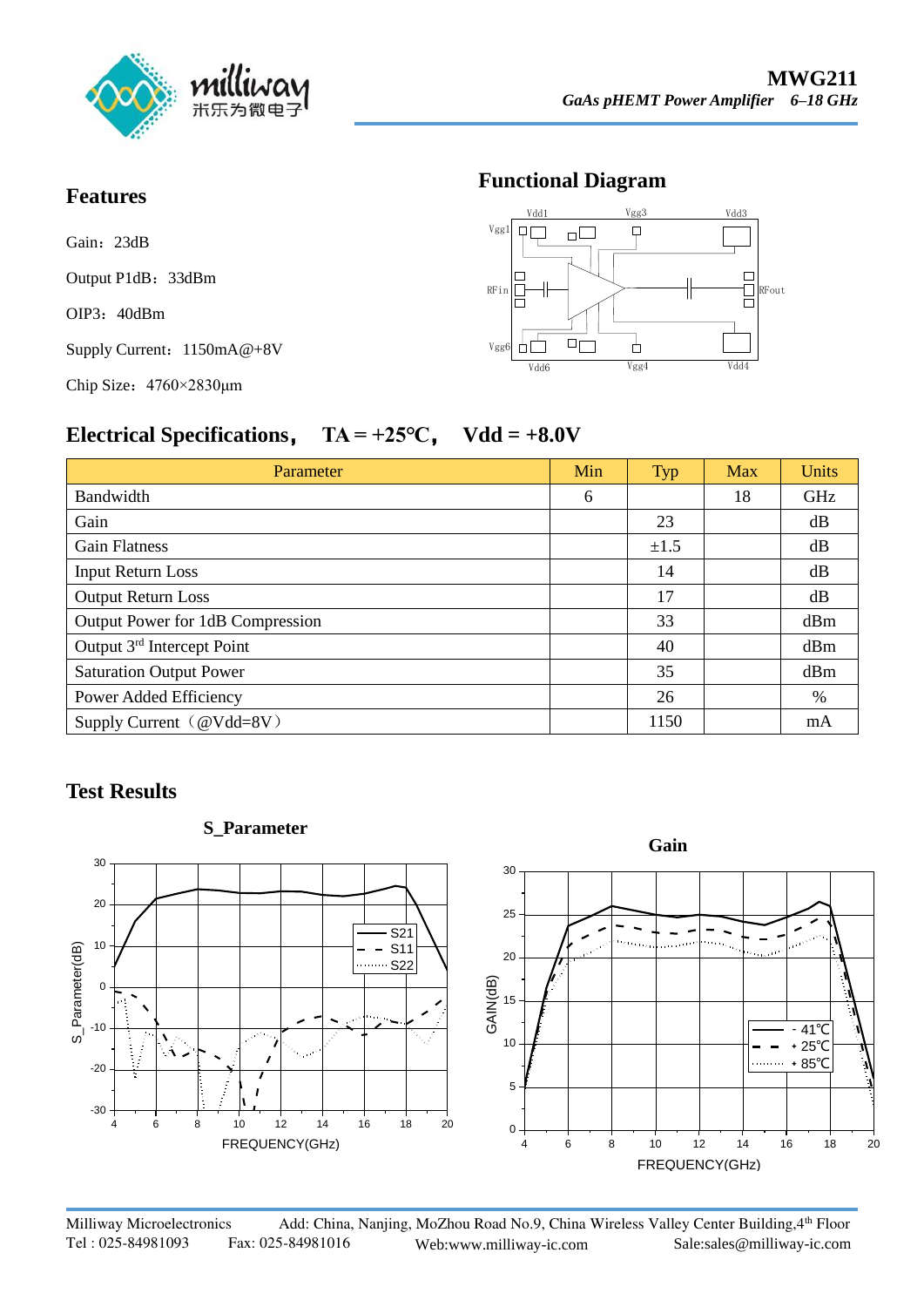

**Input Return Loss**





**Output P1dB** 











**Psat**